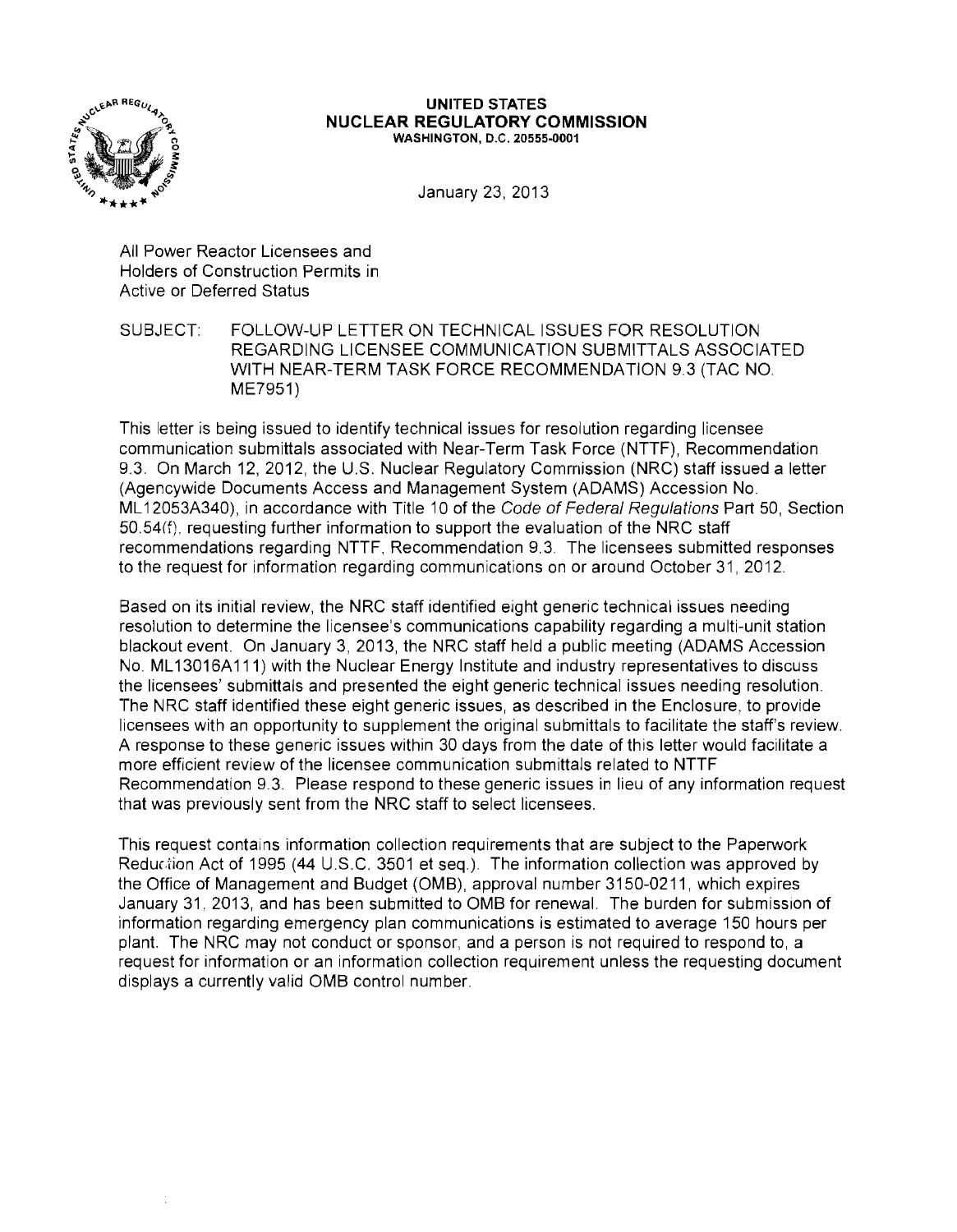If you have any questions related to the generic issues as addressed in the Enclosure, please contact Brian Harris by telephone at 301-415-2277 or by e-mail at <u>brian harris2@nrc.gov</u>.

 $\mathcal{L}$ 

Sincerely,

Watcher & Whichell

Matthew A. Mitchell, Branch Chief Project Management Branch Japan Lessons Learned Directorate Office of Nuclear Reactor Regulation

Enclosure: Technical Issues for Resolution

cc: Listserv

 $\mathcal{L}^{\text{max}}$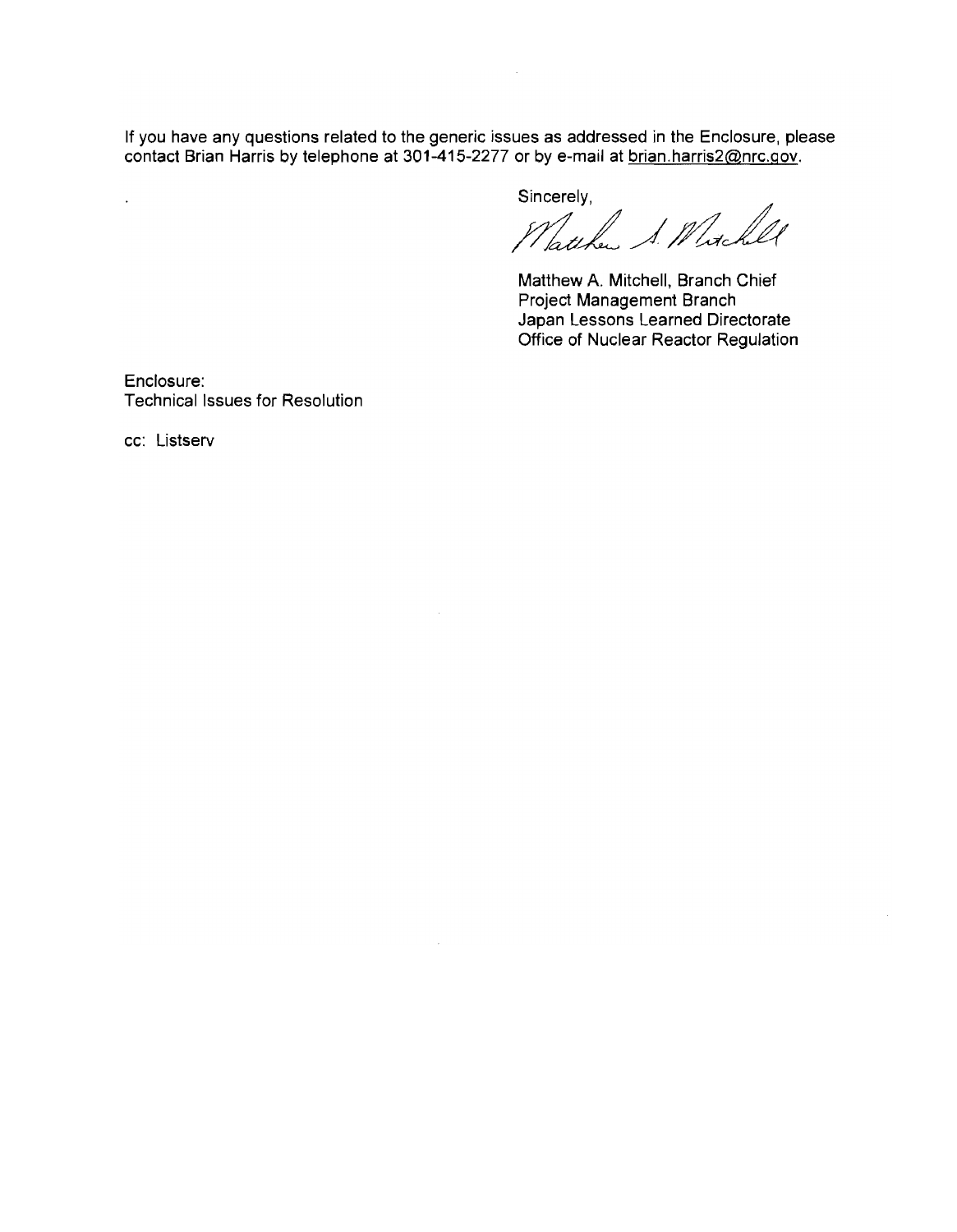## **TIER 1 NEAR·TERM TASK FORCE RECOMMENDATION** 9.3 **COMMUNCIATIONS TECHNICAL ISSUES FOR RESOLUTION**

## **Background**

On March 12, 2012, the NRC staff issued a letter entitled, "Request for Information Pursuant to Title 10 of the Code of Federal Regulations 50.54(f) Regarding Recommendations 2.1, 2.3, and 9.3, of the Near-Term Task Force Review of Insights from the Fukushima Dai-ichi Accident." In part, the request for information asked that licensees assess their current communications systems and equipment during a large scale natural event and loss of all alternating current power. On October 31, 2012, licensees responded to the staff's request for information regarding communications. Upon the staff's review of the licensee's communications submittals, the staff has identified generic technical issues which need to be resolved in order for the staff to complete its review.

## **Generic** Technical Issue **1**

The staff identified that licensees need to discuss how the power for the equipment analyzed is expected to be available, and how the planned communications enhancements are expected to be maintained. The following areas were identified:

- A. A detailed description of how power will be maintained for (1) planned or potential enhancements to the communication links and (2) existing equipment analyzed to be available.
	- 1. The number of replacement batteries expected to be needed for a 24-hour duration, per the Nuclear Energy Institute (NEI) 12-01 "Guideline for Assessing Beyond Design Bass Accident Response Staffing and Communications Capabilities".
	- 2. Generator availability to charge batteries without offsite equipment for a duration of 24 hours.
	- 3. A description of how ancillary equipment supports operations for a 24-hour duration (e.g., adequacy of fuel supplies for the generators; and the minimum number of battery chargers expected to be necessary).

## **Generic** Technical Issue **2**

The use and function of the planned enhancements for the improvement of communications.

A. A description of the use of the planned enhancements.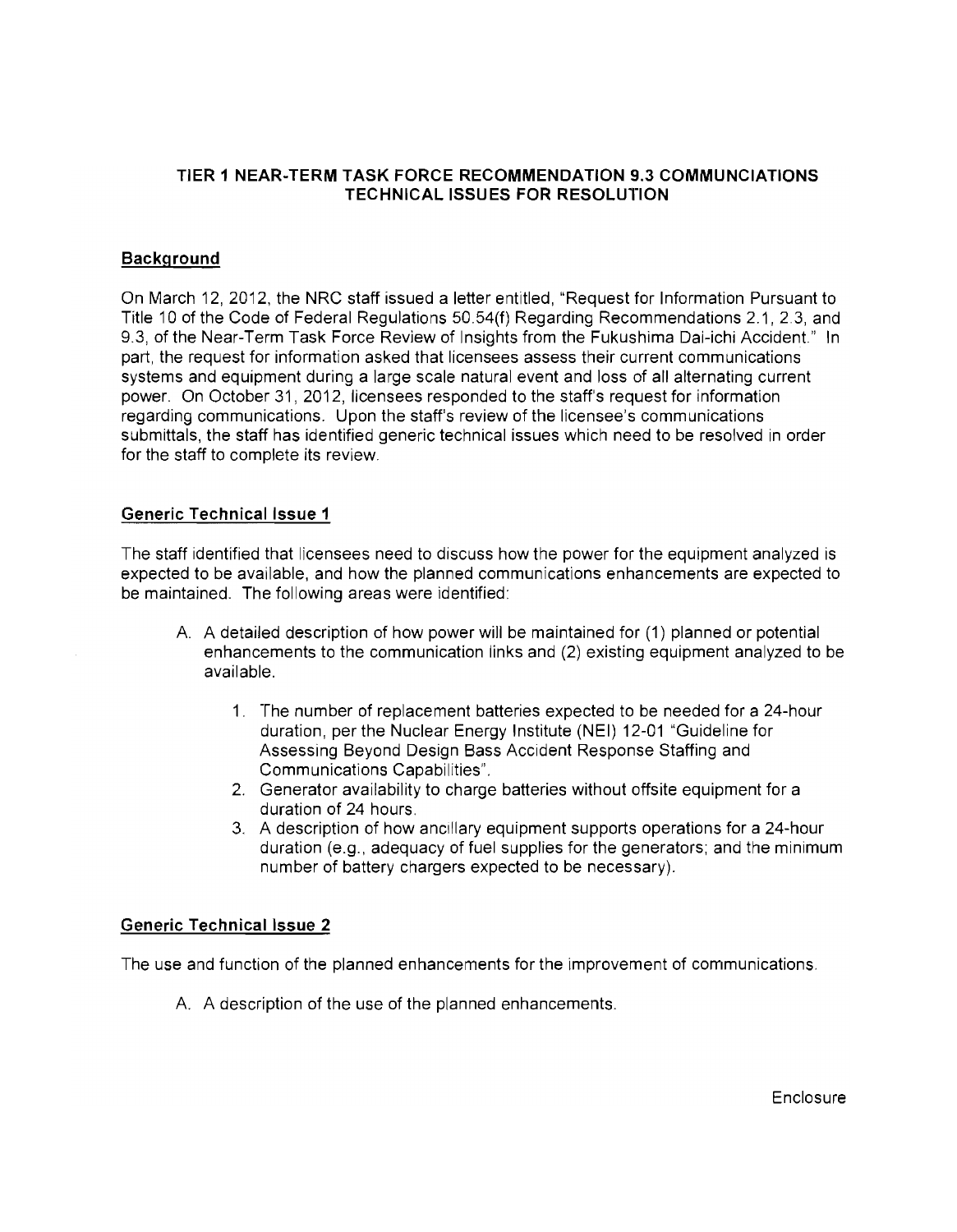- 1. A discussion of whether each planned enhancement identified is only to be used for maintaining the communication link identified, or if it is expected to be shared among other communication links.
- 2. A general description of the planned enhancement and how the equipment will be integrated.
- 3. The title and general description of the procedure that will be developed and used by plant personnel to describe protocols for shared usage of communication capabilities.

# **Generic Technical Issue 3**

The protection of the new equipment purchased as a planned enhancement as well as the protection of existing communications equipment analyzed as being available.

- A. A discussion of how the existing equipment analyzed to be available and enhancements to these communication links as well as associated ancillary equipment will be stored in a manner that is protective from a large scale natural event.
	- 1. A description of pre-identified areas that are considered protective for existing equipment and whether new equipment will be stored in a similar location. The title and brief description of a procedure for new communications equipment storage is acceptable, if this procedure is planned to be developed in the future; or a statement that this will be completed in alignment with NRC order EA-12-049.
	- 2. Equipment stored offsite, should have an analysis of duration to set-up this equipment for use.
	- 3. The analysis demonstrates that the existing equipment that is expected to be available will be functional.

# **Generic Technical Issue 4**

The programmatic controls for the use of the new equipment purchased as a planned enhancement.

- A. A description of planned proceduralization and training for the use of these planned enhancements. It is acceptable to provide the title and description of a new procedure for new communications equipment.
	- 1. A description of any credited manual actions and their procedures.
	- 2. A description of any maintenance for this equipment, including operability testing,
	- 3. A description of any periodic inventory checks.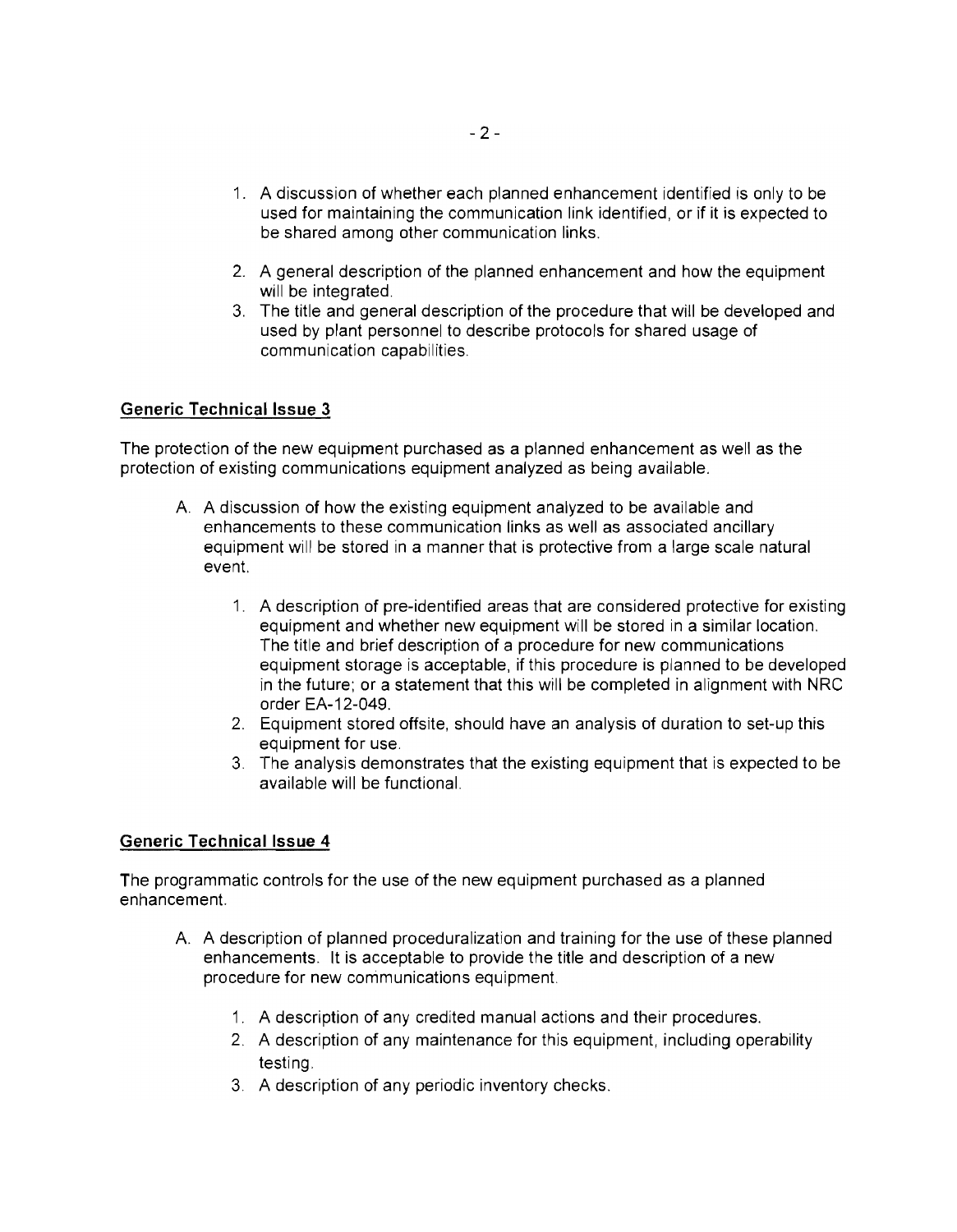4. A description of planned staff training.

# **Generic** Technical Issue **5**

• A discussion on what assumptions are used as part of the Communications Assessment.

A. A description of the assumptions used for the submitted Communications Assessment Summary, and technical justification for any differences from the assumptions within NEI 12-01, Sections 2.2 "Assumptions Common To Both Assessments" and 2.4 "Assumptions For Communications Assessment".

## **Generic** Technical Issue **6**

How plant personnel will be notified in the event of a large scale natural event that causes a loss of all AC power.

- A. A description and title of the procedure for emergency notification of essentially all plant staff within 30 minutes [If applicable to the licensee Emergency Plan].
- B. A description and title of the procedure for notification of emergency response organization staff (Le., self-activation) [If applicable].

## **Generic** Technical Issue **7**

How communications will be maintained during the period of final implementation of the communication enhancements.

A. Identification and description of the interim actions that will be in place to bridge the gap until all final mitigation strategies being proceduralized are implemented. This also includes equipment protection.

## **Generic** Technical Issue **8**

Descriptions are needed regarding how communications will be maintained with the on-site and in-plant response teams and offsite response organizations if their communication links are not expected to be available.

- A. A timeline for when the evaluation for site specific improvements for on-site and in-plant response teams will be completed.
- B. A discussion of the enhancements that are planned for the offsite response organization communication links.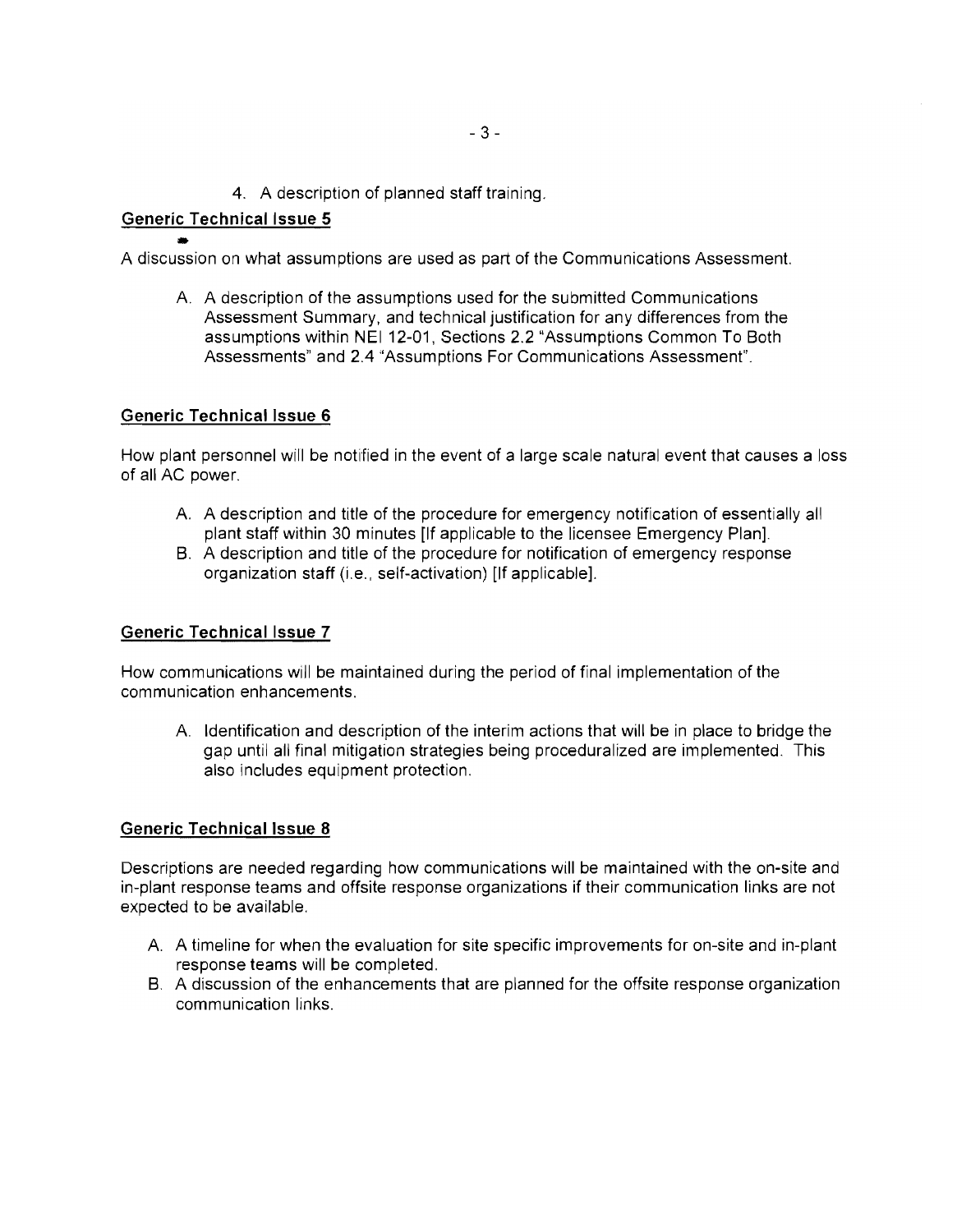If you have any questions related to the generic issues as addressed in the Enclosure, please contact Brian Harris by telephone at 301-415-2277 or by e-mail at brian.harris2@nrc.gov.

Sincerely,

I **RA I** 

Matthew A. Mitchell, Branch Chief Project Management Branch Japan Lessons Learned Directorate Office of Nuclear Reactor Regulation

Enclosure: See Attached

 $\hat{\epsilon}$ 

cc: Listserv

DISTRIBUTION: See next page

 $\sim$ 

| <b>OFFICE</b>                  | NRR/JLD/PMB    | NRR/DORL/LA                                | NRR/DORL/LPL1-2 | NSIR/DPR/DDEP/NRLB | NRR/JLD/PMB |
|--------------------------------|----------------|--------------------------------------------|-----------------|--------------------|-------------|
| <b>NAME</b>                    | <b>BHarris</b> | SRohrer                                    | MKhanna         | KWilliams          | MMitchell   |
| <b>DATE</b>                    | 01/16/13       | 01/16/13<br><b>CONTRACTORY CONTRACTORY</b> | 01/22/13        | 01/17/13 via email | 01/23/13    |
| $-$ ------- - ---- - - - - - - |                |                                            |                 |                    |             |

#### ADAMS Accession No: Package: ML13016A111, Letter: ML13010A162, Meeting Summary: ML13010A144

**OFFICIAL RECORD COPY**